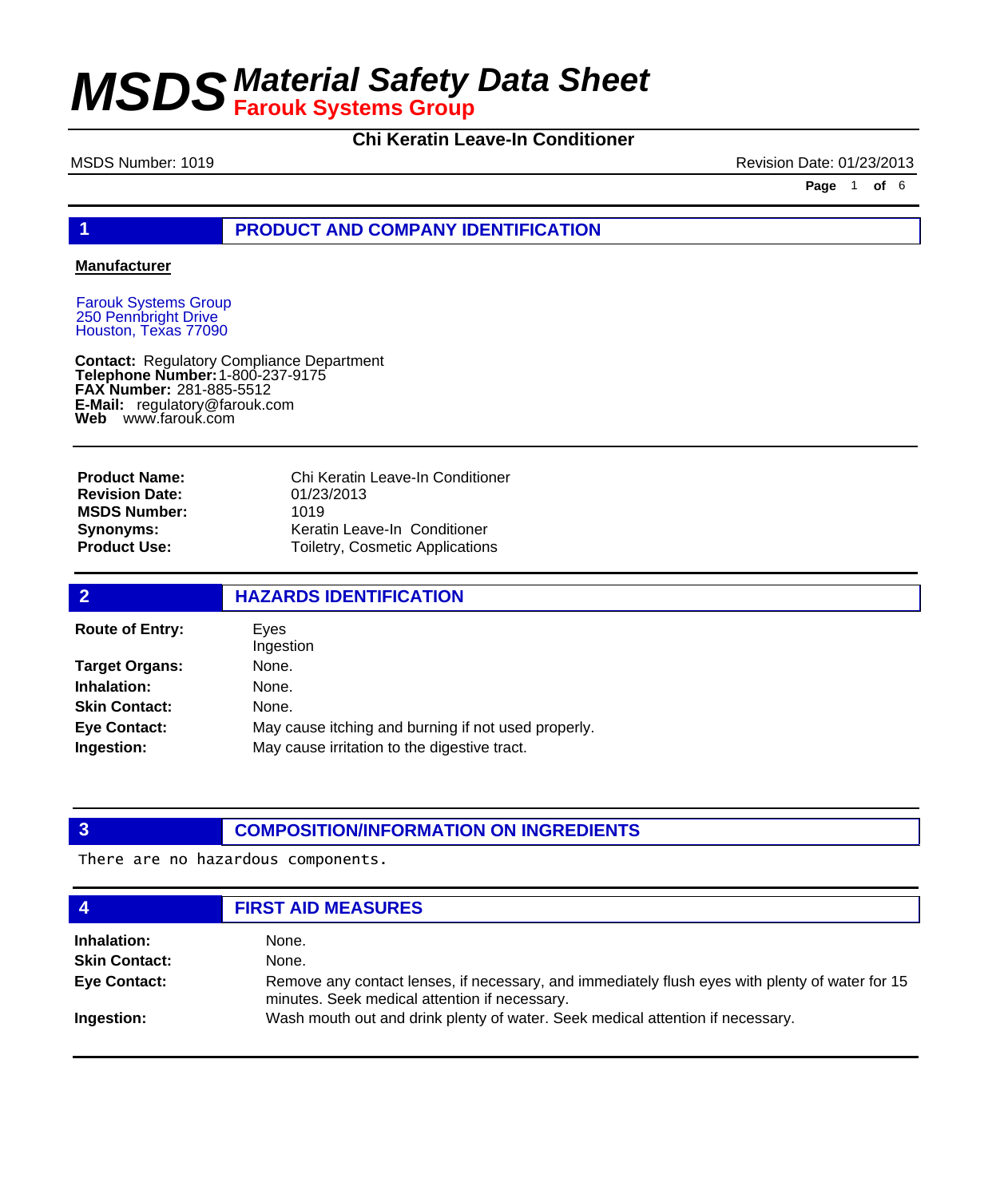#### **Chi Keratin Leave-In Conditioner**

MSDS Number: 1019 **Revision Date: 01/23/2013** 

**Page** 2 **of** 6

**5 FIRE FIGHTING MEASURES**

FLASHPOINT AND METHOD: Not applicable FLAMMABLE LIQUIDS: None. AUTO IGNITION TEMP: None. FLAMMABLE CLASS: None. BURNING RATE OF SOLID: Not available

GENERAL HAZARDS: Evacuate personnel downwind of fire to avoid inhalation of fumes and smoke. EXTINGUISHING METHODS: Chemical type foam, CO2(Carbon Dioxide), Dry Chemical, Water Fog

HAZARDOUS COMBUSTION PRODUCTS: None.

FIRE FIGHTING PROCEDURES: This product is not flammable.However, hazardous decomposition and combustion products may be formed in a fire situation. Cool exposed containers with water spray to prevent overheating.

FIRE FIGHTING EQUIPMENT: Respiratory and eye protection are required for fire fighting personnel. Full protective equipment (Bunker Gear) and self contained breathing apparatus (SCBA) should be used for all indoor fires and significant outdoor fires. For small outdoor fires, which may be easily extinguished with a portable fire extinguisher, use of a SCBA may not be needed.

#### **6 ACCIDENTAL RELEASE MEASURES**

SMALL SPILL: When a spill occurs, use absorbent material on the substance. Dispose of the material according to all local, state and federal regulations. Always use an absorbent material when cleaning up a spill.

ENVIRONMENTAL PRECAUTIONS: Avoid run-off or release into sewers, stormdrains and waterways.

GENERAL PRECAUTIONS: Remove containers away from flammable materials.

**7 HANDLING AND STORAGE**

Use appropriate personal protective equipment as specified in Section 8. Handle in a manner consistent with good household/personal techniques and practices. **Handling Precautions:** Keep containers/bottles securely sealed when not in use. Store in cool/dry conditions that do not exceed room temperature. Try to store product in temperatures between 40°F to 90° F. **Storage Requirements:**

| 8                                 | <b>EXPOSURE CONTROLS/PERSONAL PROTECTION</b>                                                                                                                                                                                                                                                                                |
|-----------------------------------|-----------------------------------------------------------------------------------------------------------------------------------------------------------------------------------------------------------------------------------------------------------------------------------------------------------------------------|
| <b>Engineering Controls:</b>      | These recommendations provide general guideance for handling this product safely.<br>Because specific use conditions may vary, safety procedures should be developed for<br>each specific application of this product. When developing procedures, always<br>consider potential waste, disposal and personal safety issues. |
| <b>Protective Equipment:</b>      | EYES AND FACE: For reasonable foreseeable uses of this product, eye and face<br>protection is not required.<br>SKIN: For reasonable foreseeable uses of this product, skin protection is not required.<br>RESPIRATORY: For reasonable foreseeable uses of this product, respiratory                                         |
| <b>Exposure Guidelines/Other:</b> | protection is not required.<br>EXPOSURE GUIDELINES: Overexposure is unlikely. Since all<br>parameters cannot be foreseen, the use of engineering controls<br>to reduce exposure may be necessary.                                                                                                                           |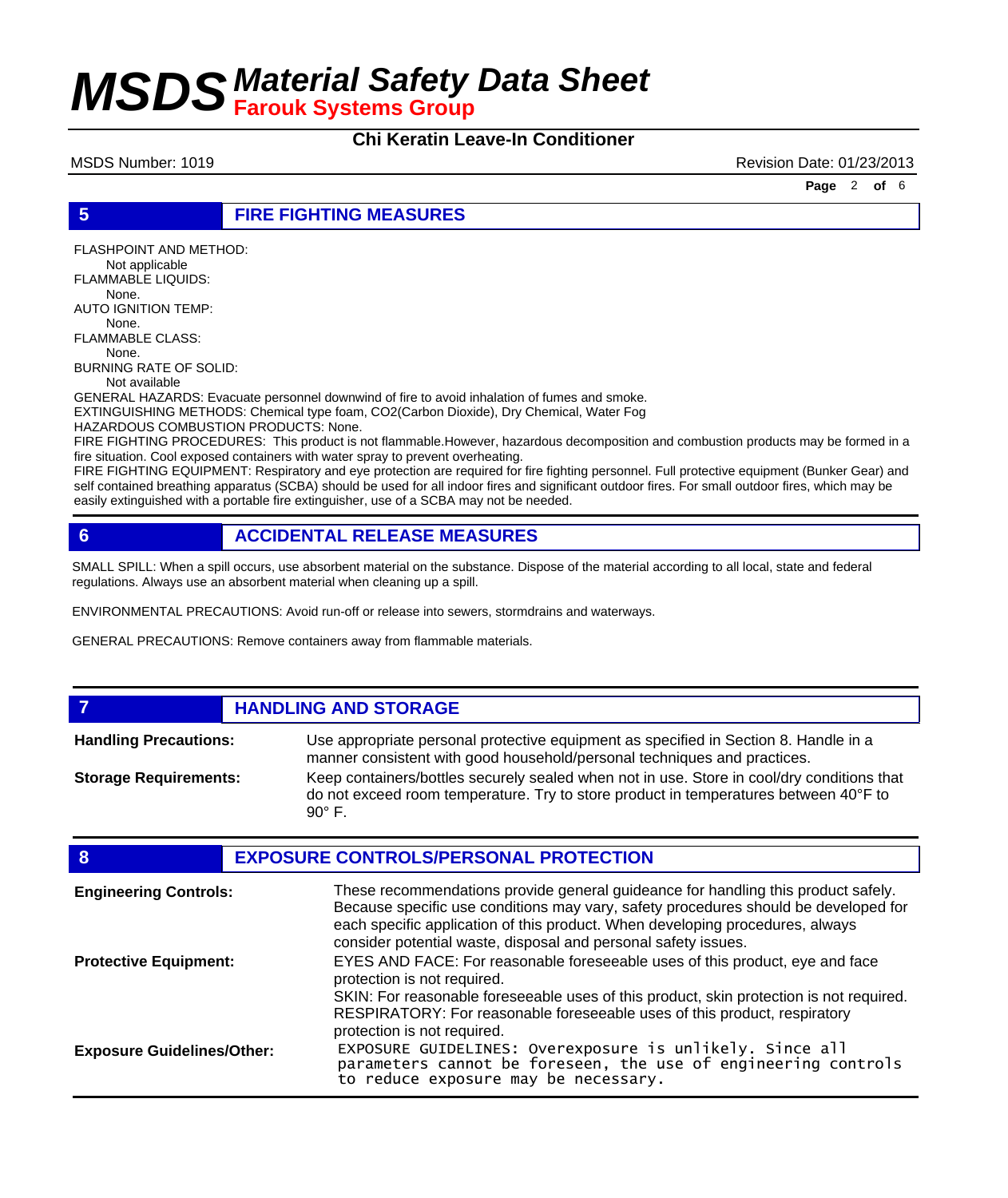#### **Chi Keratin Leave-In Conditioner**

MSDS Number: 1019 **Revision Date: 01/23/2013** 

**Page** 3 **of** 6

#### **9 PHYSICAL AND CHEMICAL PROPERTIES**

**Appearance:** White **Physical State:** Cream **Odor:** Pleasant fragrance **pH:** 4-5 - 5.5 **Vapor Pressure:** N/A **Vapor Density:** N/A

**Boiling Point:** 150°F **Freezing/Melting Pt.:** N/A **Solubility:** Soluble in water. **Spec Grav./Density:**

**Viscosity:** 1600 - 2400

| 10                                       | <b>STABILITY AND REACTIVITY</b> |                                           |
|------------------------------------------|---------------------------------|-------------------------------------------|
| Stability:                               |                                 | <b>YES</b>                                |
| <b>Conditions to avoid:</b>              |                                 | Extreme temperatures.                     |
| Materials to avoid (incompatability):    |                                 | Keep away from strong oxidizing material. |
| <b>Hazardous Decomposition products:</b> |                                 | None known.                               |
| <b>Hazardous Polymerization:</b>         |                                 | Will Not Occur.                           |

### **11 TOXICOLOGICAL INFORMATION**

ACUTE: DERMAL LD50: Not available. ORAL LD50: Not available. INHALATION LC50: Not available. EYE EFFECTS: This product may cause irritation to eyes if not used under normal conditions. TARGET ORGANS: NONE. SENSITIZATIONS: Not available. CARCINOGENICITY: IARC: Listed by IARC - No. NTP: Listed by NTP - No. OSHA: Listed by OSHA - No.

MUTAGENICITY: Not available. REPRODUCTIVE EFFECTS: None. TERATOGENIC EFFECTS: Not available.

**12 ECOLOGICAL INFORMATION** 

ENVIRONMENTAL DATA: Not available. ECOTOXICOLOGICAL INFO: Not available. DISTRIBUTION: Not available. CHEMICAL FATE INFO: Not available.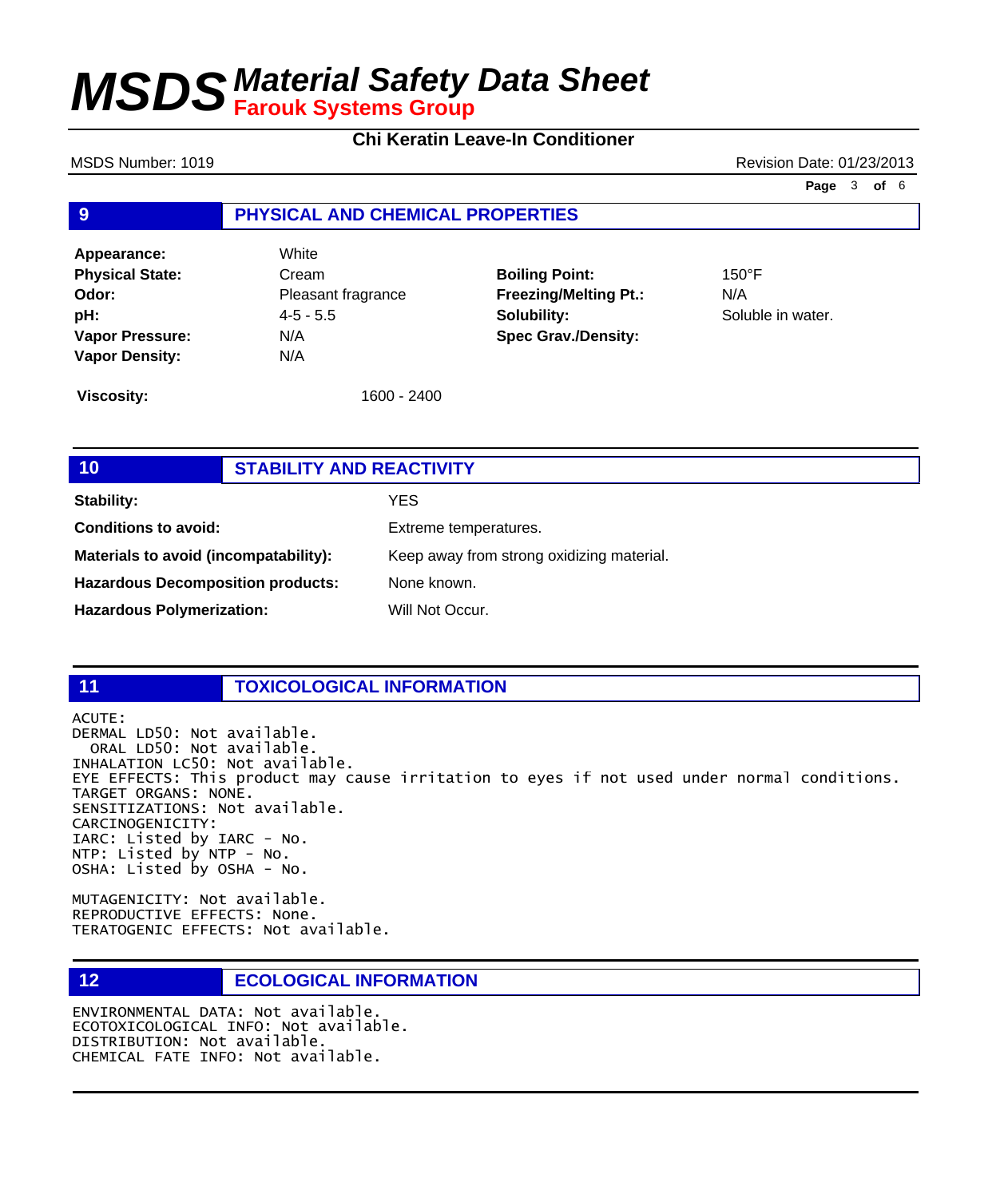### **Chi Keratin Leave-In Conditioner**

MSDS Number: 1019 **Revision Date: 01/23/2013** 

**Page** 4 **of** 6

**13 DISPOSAL CONSIDERATIONS**

US EPA Waste Number and Descriptions:

DISPOSAL METHOD: Controlled release of diluted product into a biological wastewater treatment plant. COMPONENT WASTE NUMBER: No EPA Waste Numbers are applicable for this product's components. DISPOSAL INSTRUCTIONS: Dispose of waste material according to local, state and federal rules and regulations.

**14 TRANSPORT INFORMATION**

This product is not regulated as a hazardous material by the United States (DOT) or Canadian (TDG) transportation regulations.

DOT CLASSIFICATION: Shipping Name: Chi Keratin Leave-In Conditioner Class: None. Non-regulated, non-hazardous

IMDG CLASSIFICATION: Shipping Name: Chi Keratin Leave-In Conditioner Class: None. Non-regulated, non-hazardous

IATA CLASSIFICATION: Shipping Name: Chi Keratin Leave-In Conditioner Class: None. Non-regulated, non-hazardous

1-800-424-9300 1-703-527-3887 CHEMTREC

Outside the United States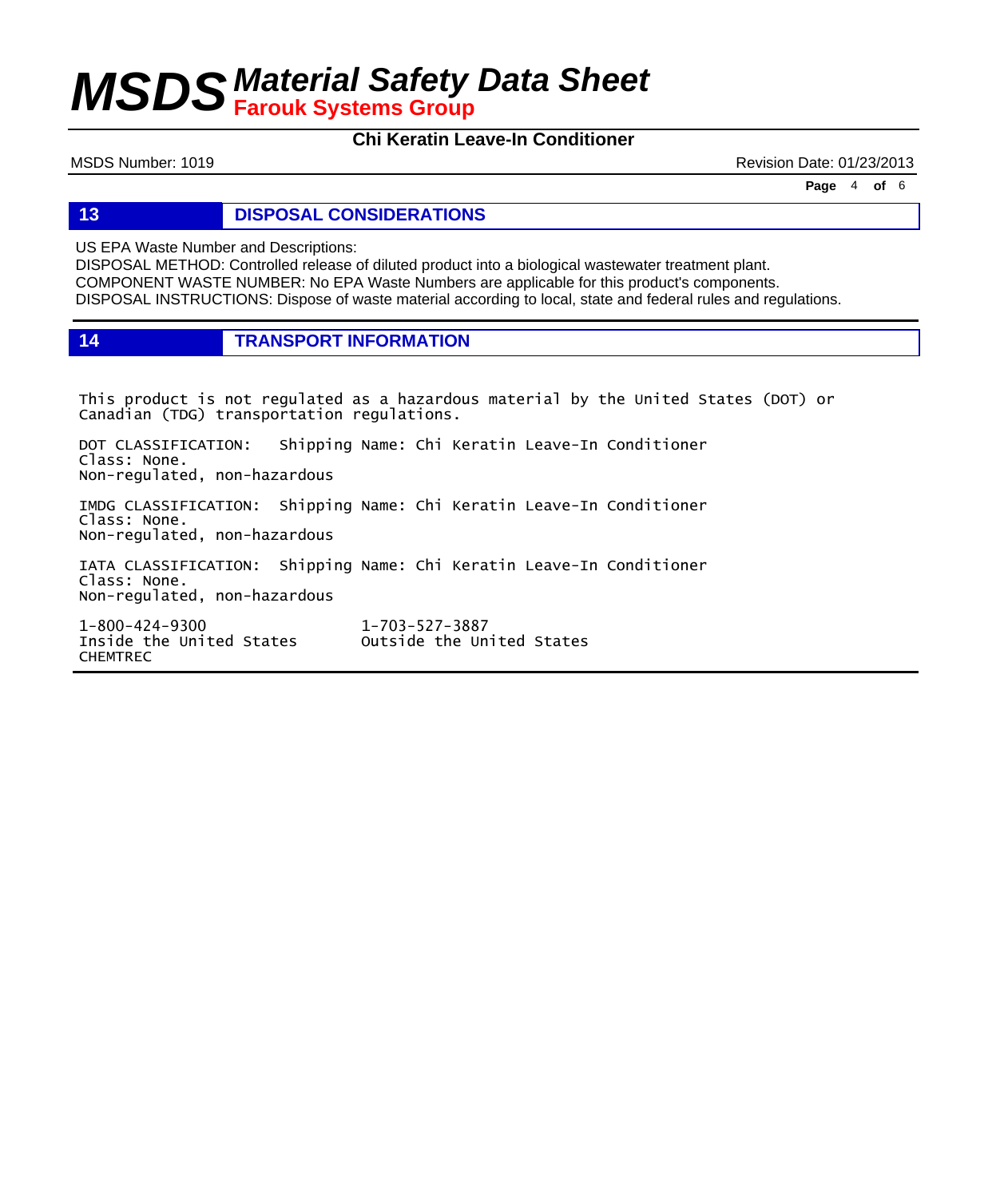#### **Chi Keratin Leave-In Conditioner**

MSDS Number: 1019 **Revision Date: 01/23/2013** 

**Page** 5 **of** 6

**15 REGULATORY INFORMATION**

UNITED STATES: SARA TITLE III (Superfund Amendments and Reauthorization Act) 311/312 HAZARD CATEGORIES

Fire: No. Pressure Generating: No. Reactivity: No. Acute: No. 313 REPORTABLE INGREDIENTS: Not applicable. TITLE III NOTES: None. CERCLA(Comprehensive Response, Compensation, and Liability Act) CERCLA RQ: None. TSCA(Toxic Substance Release Act) TSCA REGULATORY: All ingredients are listed in the TSCA Inventory.

CANADA: WHMIS(WORKER HAZARDOUS MATERIAL INFORMATION SYSTEM) This product is WHMIS controlled. CANADIAN INGREDIENT DISCLOSURE LIST: None. CANADIAN ENVIRONMENTAL PROTECTION ACT: All intentional ingredients are listed on the DSL(Domestic Substance List).

EUROPEAN COMMUNITY: EU REGULATORY: All intentional ingredients are listed on the European's EINECS Inventory. STATE REGULATIONS: Not available. LOCAL REGULATIONS: Not available.

**16 OTHER INFORMATION**

 $1 =$  Slight 2 = Moderate 3 = Serious  $4 =$  Severe NFPA RATING: FLAMMABILITY: 0 HEALTH: 1 REACTIVITY: 0 SPECIAL: None

NFPA CODES: Hazard Scale:  $0 =$  Normal

HMIS RATING: FLAMMABILITY: 0 HEALTH: 1 PHYSICAL HAZARD: 0 PERSONAL PROTECTION: N/A

Disclaimer: Reasonable care has been taken in the preparation of this information, but the manufacturer makes no warranty of merchantability or any other warranty, expressed or implied, with respect to this information. The manufacturer makes no representations and assumes no liability for any direct, incidental or consequential damages resulting from its use.

 $\Box$  . The contribution of the contribution of the contribution of the contribution of the contribution of the contribution of the contribution of the contribution of the contribution of the contribution of the contributi